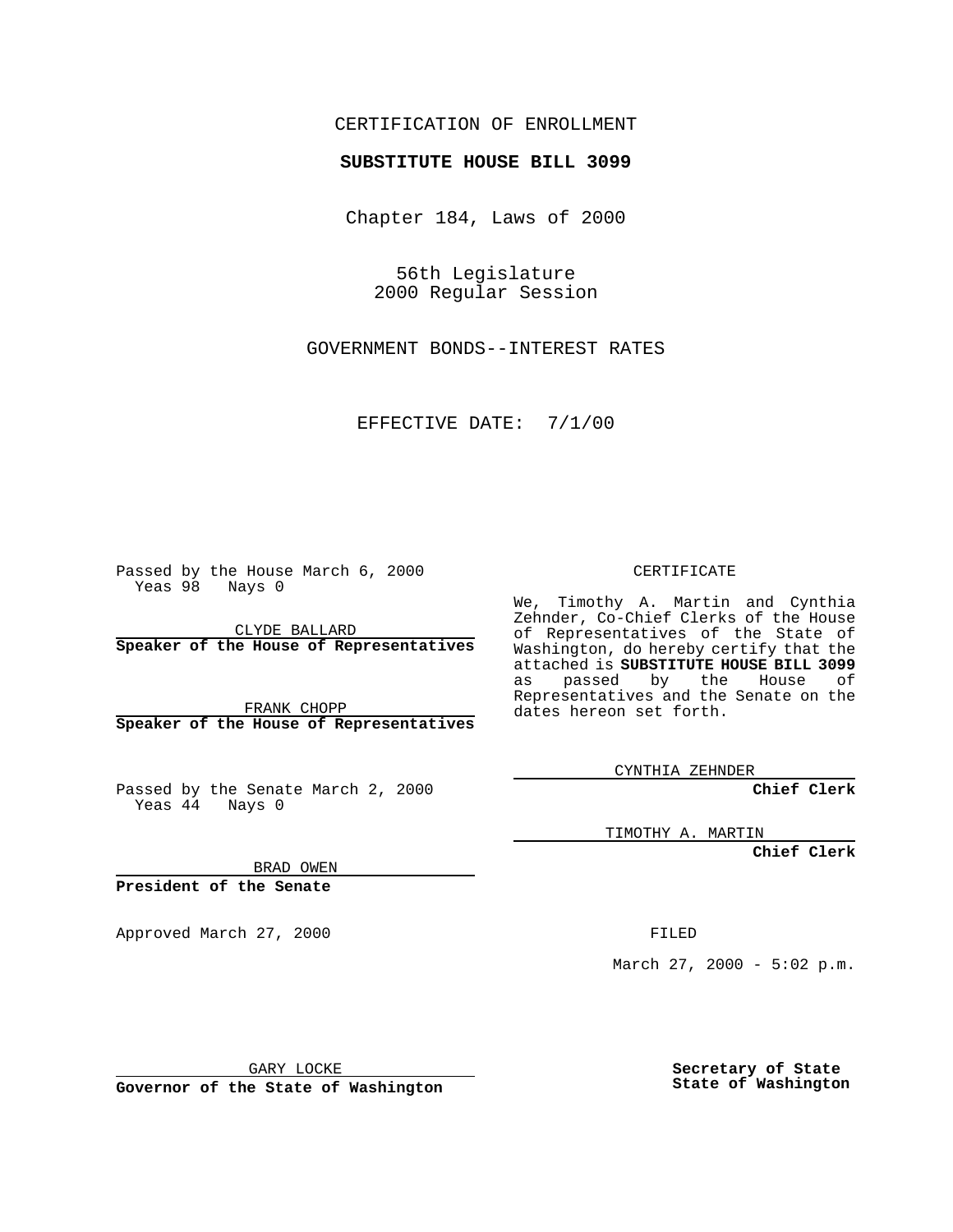## **SUBSTITUTE HOUSE BILL 3099** \_\_\_\_\_\_\_\_\_\_\_\_\_\_\_\_\_\_\_\_\_\_\_\_\_\_\_\_\_\_\_\_\_\_\_\_\_\_\_\_\_\_\_\_\_\_\_

\_\_\_\_\_\_\_\_\_\_\_\_\_\_\_\_\_\_\_\_\_\_\_\_\_\_\_\_\_\_\_\_\_\_\_\_\_\_\_\_\_\_\_\_\_\_\_

Passed Legislature - 2000 Regular Session

AS AMENDED BY THE SENATE

**State of Washington 56th Legislature 2000 Regular Session By** House Committee on Capital Budget (originally sponsored by Representatives Dunshee, Barlean, Murray, Reardon, Koster and Lovick) Read first time 02/08/2000. Referred to Committee on .

 AN ACT Relating to extending provisions on interest rates on government bonds; amending RCW 39.96.010, 39.96.030, 39.96.070, 36.61.020, and 36.61.260; adding a new section to chapter 36.61 RCW; and providing an effective date.

5 BE IT ENACTED BY THE LEGISLATURE OF THE STATE OF WASHINGTON:

6 **Sec. 1.** RCW 39.96.010 and 1995 c 192 s 1 are each amended to read 7 as follows:

8 The legislature finds and declares that the issuance by state and 9 local governments of bonds and other obligations(( $\tau$  and the investment 10 of moneys in connection with these obligations,)) involves exposure to 11 changes in interest rates; that a number of financial instruments are 12 available to lower the net cost of these borrowings, ((to increase the 13 net return on these investments,)) or to reduce the exposure of state 14 and local governments to changes in interest rates; that these reduced 15 costs ((and increased returns)) for state and local governments will 16 benefit taxpayers and ratepayers; and that the legislature desires to 17 provide state and local governments with express statutory authority to 18 take advantage of these instruments. In recognition of the complexity 19 of these financial instruments, the legislature desires that this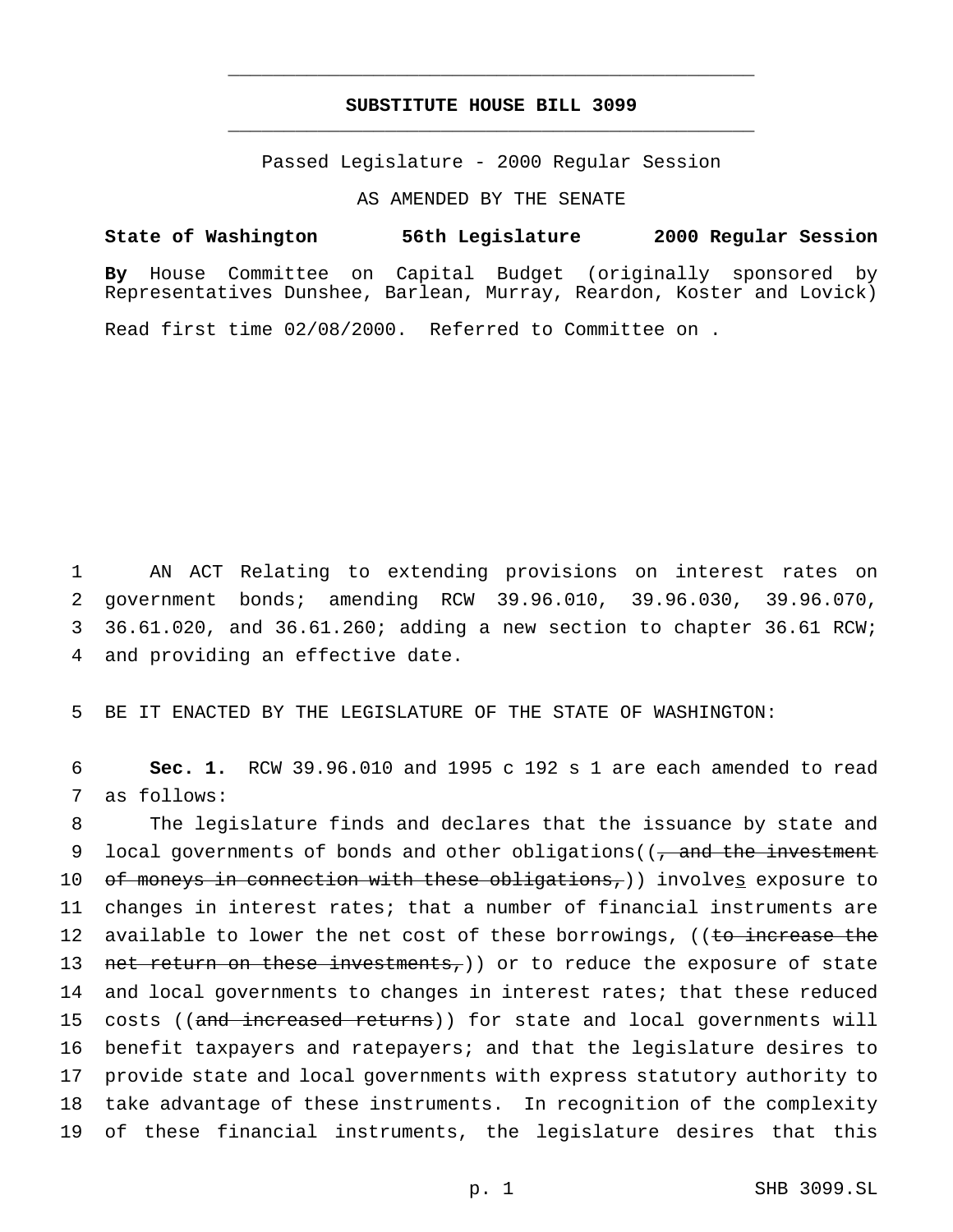authority be subject to certain limitations, and be granted for a 2 period of ((seven)) twelve years.

 **Sec. 2.** RCW 39.96.030 and 1993 c 273 s 3 are each amended to read as follows:

 (1) Subject to subsections (2) and (3) of this section, any governmental entity may enter into a payment agreement in connection with, or incidental to, the issuance, incurring, or carrying of specific obligations, for the purpose of managing or reducing the governmental entity's exposure to fluctuations or levels of interest rates. No governmental entity may carry on a business of acting as a 11 dealer in payment agreements. Nothing in this chapter shall be construed to provide governmental entities with separate or additional 13 authority to invest funds or moneys relating to or held in connection 14 with any obligations.

 (2) No governmental entity may enter into a payment agreement under this chapter unless it first:

 (a) Finds and determines, by ordinance or resolution, that the payment agreement, if fully performed by all parties thereto, will (i) reduce the amount or duration of its exposure to changes in interest rates; or (ii) result in a lower net cost of borrowing with respect to 21 the related obligations( $\sqrt{2}$  or a higher net rate of return on investments made in connection with, or incidental to, the issuance, 23 incurring, or carrying of those obligations));

 (b) Obtains, on or prior to the date of execution of the payment agreement, a written certification from a financial advisor that (i) the terms and conditions of the payment agreement and any ancillary agreements, including without limitation, the interest rate or rates and any other amounts payable thereunder, are commercially reasonable in light of then existing market conditions; and (ii) the finding and determination contained in the ordinance or resolution required by (a) of this subsection is reasonable.

 (3) Prior to selecting the other party to a payment agreement, a governmental entity shall solicit and give due consideration to proposals from at least two entities that meet the criteria set forth in RCW 39.96.040(2). Such solicitation and consideration shall be conducted in such manner as the governmental entity shall determine is reasonable.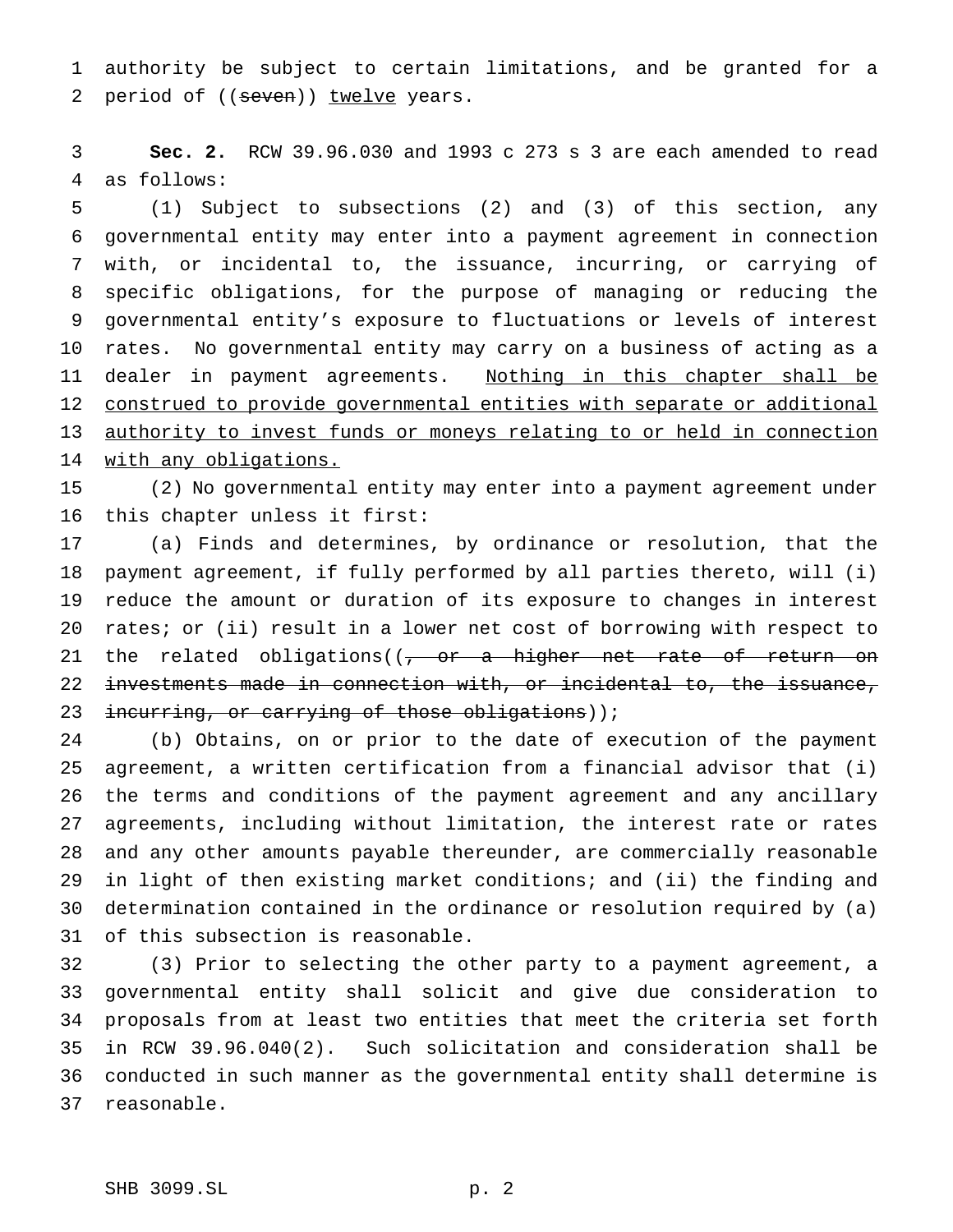**Sec. 3.** RCW 39.96.070 and 1998 c 245 s 35 are each amended to read as follows:

 (1) Except as provided in subsection (3) of this section, no governmental entity may enter a payment agreement under RCW 39.96.030 after June 30, ((2000)) 2005.

 (2) The termination of authority to enter payment agreements after June 30, ((2000)) 2005, shall not affect the validity of any payment agreements or other contracts entered into under RCW 39.96.030 on or before that date.

 (3) A governmental entity may enter into a payment agreement under and in accordance with this chapter after June 30, ((2000)) 2005, to replace a payment agreement that relates to specified obligations issued on or before that date and that has terminated before the final term of those obligations.

 NEW SECTION. **Sec. 4.** A new section is added to chapter 36.61 RCW to read as follows:

 To improve the ability of counties to finance long-term lake management objectives, lake management districts may be created for any needed period of time.

 **Sec. 5.** RCW 36.61.020 and 1987 c 432 s 2 are each amended to read as follows:

 Any county may create lake management districts to finance the improvement and maintenance of lakes located within or partially within the boundaries of the county. All or a portion of a lake and the adjacent land areas may be included within one or more lake management districts. More than one lake, or portions of lakes, and the adjacent land areas may be included in a single lake management district. ((A lake management district may be created for a period of up to ten  $\frac{1}{2}$   $\frac{1}{2}$   $\frac{1}{2}$   $\frac{1}{2}$   $\frac{1}{2}$   $\frac{1}{2}$   $\frac{1}{2}$   $\frac{1}{2}$   $\frac{1}{2}$   $\frac{1}{2}$   $\frac{1}{2}$   $\frac{1}{2}$   $\frac{1}{2}$   $\frac{1}{2}$   $\frac{1}{2}$   $\frac{1}{2}$   $\frac{1}{2}$   $\frac{1}{2}$   $\frac{1}{2}$   $\frac{1}{2}$   $\frac{1}{2}$   $\frac{1}{2}$ 

 Special assessments or rates and charges may be imposed on the property included within a lake management district to finance lake improvement and maintenance activities, including: (1) The control or removal of aquatic plants and vegetation; (2) water quality; (3) the control of water levels; (4) storm water diversion and treatment; (5) agricultural waste control; (6) studying lake water quality problems and solutions; (7) cleaning and maintaining ditches and streams entering or leaving the lake; and (8) the related administrative,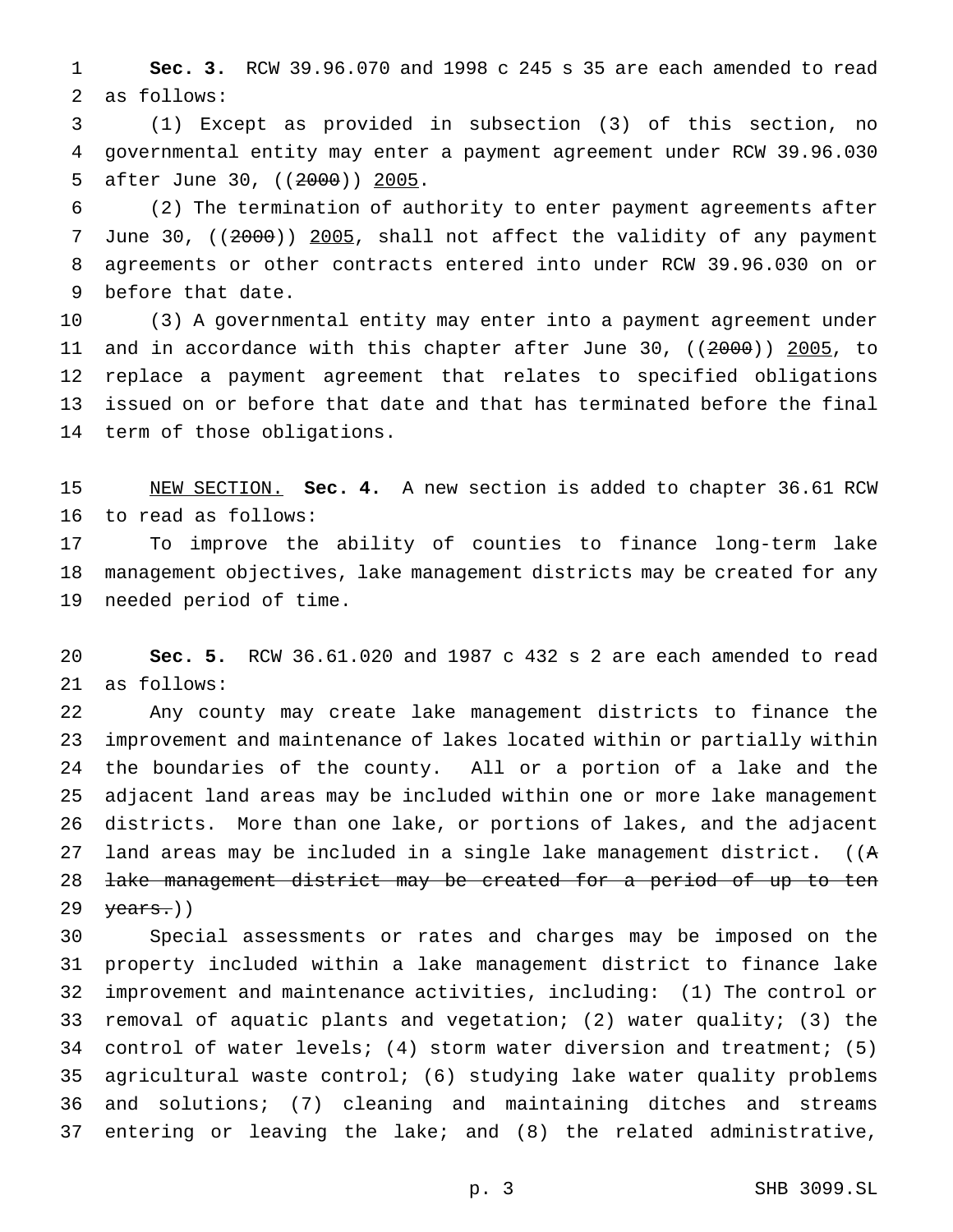engineering, legal, and operational costs, including the costs of creating the lake management district.

 Special assessments or rates and charges may be imposed annually on all the land in a lake management district for the duration of the lake management district without a related issuance of lake management district bonds or revenue bonds. Special assessments also may be imposed in the manner of special assessments in a local improvement district with each landowner being given the choice of paying the entire special assessment in one payment, or to paying installments, with lake management district bonds being issued to obtain moneys not derived by the initial full payment of the special assessments, and the installments covering all of the costs related to issuing, selling, and redeeming the lake management district bonds.

 **Sec. 6.** RCW 36.61.260 and 1985 c 398 s 26 are each amended to read as follows:

 (1) Counties may issue lake management district bonds in accordance with this section. Lake management district bonds may be issued to obtain money sufficient to cover that portion of the special assessments that are not paid within the thirty-day period provided in 20 RCW 36.61.190. ((The maximum term of lake management district bonds 21 shall be ten years.))

 Whenever lake management district bonds are proposed to be issued, the county legislative authority shall create a special fund or funds for the lake management district from which all or a portion of the costs of the lake improvement and maintenance activities shall be paid. Lake management district bonds shall not be issued in excess of the costs and expenses of the lake improvement and maintenance activities and shall not be issued prior to twenty days after the thirty days allowed for the payment of special assessments without interest or penalties.

 Lake management district bonds shall be exclusively payable from the special fund or funds and from a guaranty fund that the county may have created out of a portion of proceeds from the sale of the lake management district bonds.

 (2) Lake management district bonds shall not constitute a general indebtedness of the county issuing the bond nor an obligation, general or special, of the state. The owner of any lake management district bond shall not have any claim for the payment thereof against the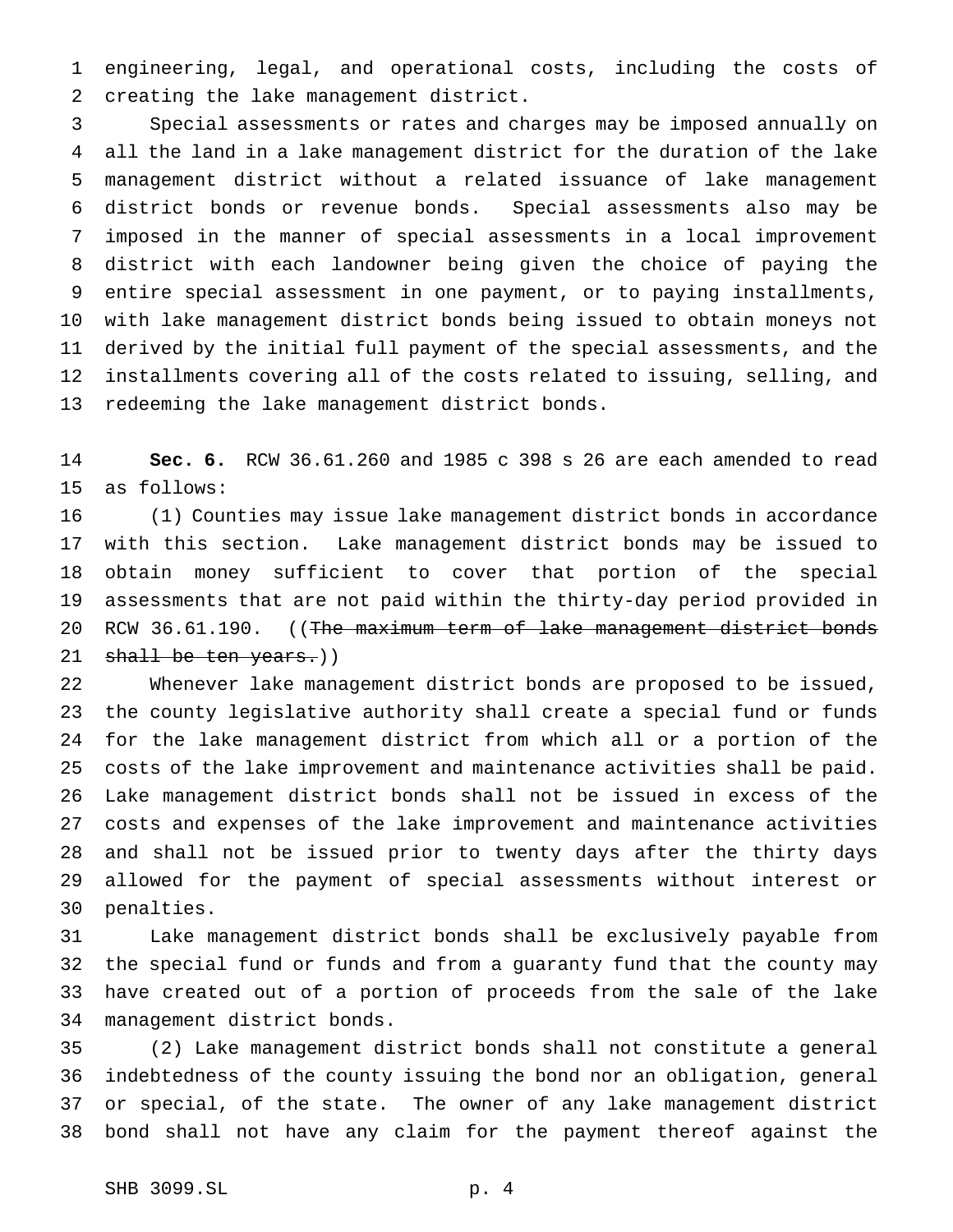county that issues the bonds except for payment from the special assessments made for the lake improvement or maintenance activities for which the lake management district bond was issued and from a lake management district guaranty fund that may have been created. The county shall not be liable to the owner of any lake management district bond for any loss to the lake management district guaranty fund occurring in the lawful operation of the fund. The owner of a lake management district bond shall not have any claim against the state arising from the lake management district bond, special assessments, or guaranty fund. Tax revenues shall not be used to secure or guarantee the payment of the principal of or interest on lake management district bonds.

 The substance of the limitations included in this subsection shall be plainly printed, written, engraved, or reproduced on: (a) Each lake management district bond that is a physical instrument; (b) the official notice of sale; and (c) each official statement associated with the lake management district bonds.

 (3) If the county fails to make any principal or interest payments on any lake management district bond or to promptly collect any special assessment securing the bonds when due, the owner of the lake management district bond may obtain a writ of mandamus from any court of competent jurisdiction requiring the county to collect the special assessments, foreclose on the related lien, and make payments out of the special fund or guaranty fund if one exists. Any number of owners of lake management districts may join as plaintiffs.

 (4) A county may create a lake management district bond guaranty fund for each issue of lake management district bonds. The guaranty fund shall only exist for the life of the lake management district bonds with which it is associated. A portion of the bond proceeds may be placed into a guaranty fund. Unused moneys remaining in the guaranty fund during the last two years of the installments shall be used to proportionally reduce the required level of installments and shall be transferred into the special fund into which installment payments are placed.

 (5) Lake management district bonds shall be issued and sold in accordance with chapter 39.46 RCW. The authority to create a special fund or funds shall include the authority to create accounts within a fund.